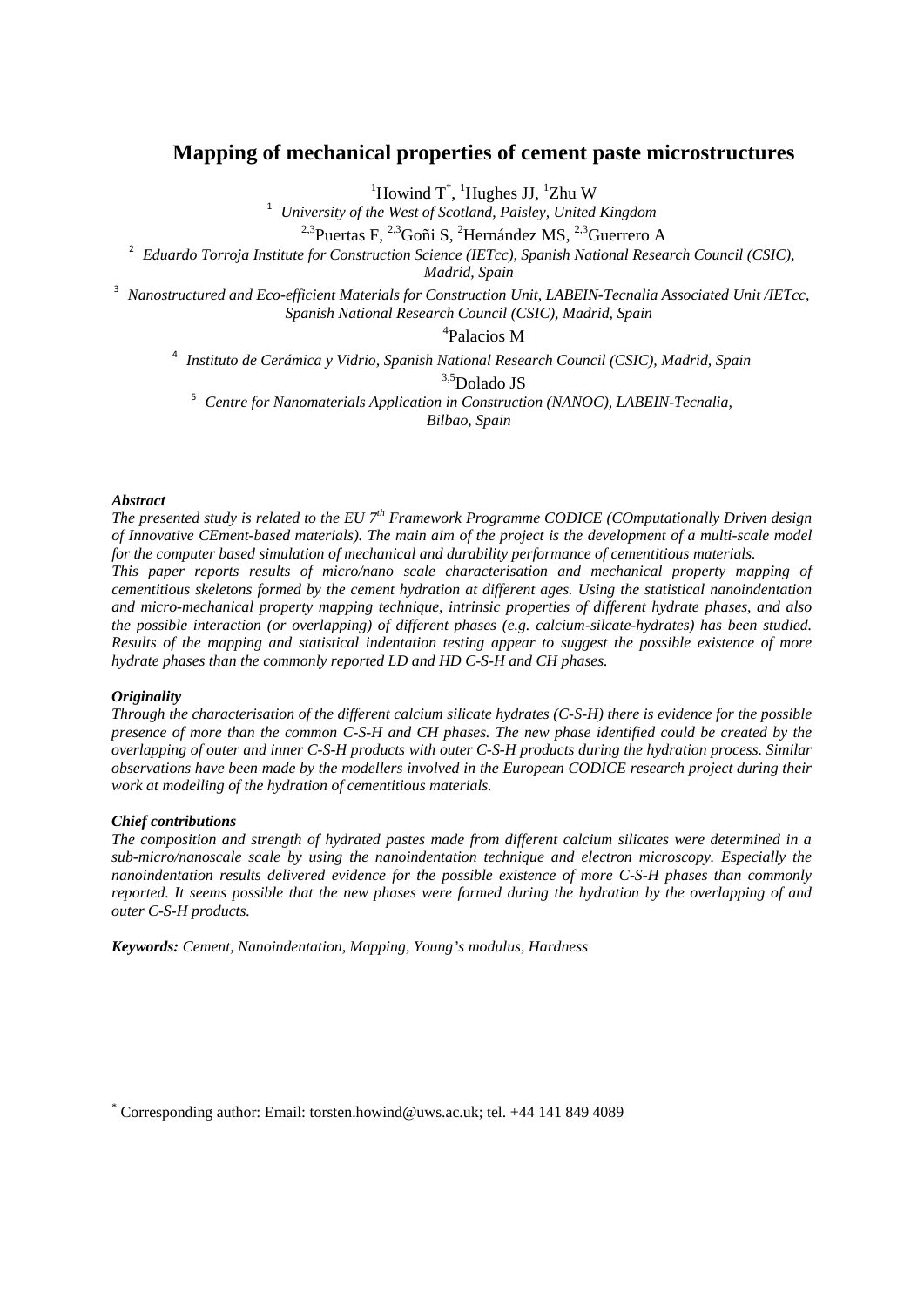### **Introduction**

The presented study is related to the EU 7th Framework Programme CODICE (COmputationally Driven design of Innovative CEment-based materials). The project's main aim is to development of a multi-scale model for the computer based simulation of mechanical and durability performance of cementitious materials. At different stages of the model development, experimental data obtained by nanoindentation measurements of hydrated pastes of typical Portland cement were required to calibrate or validate the model.

Previous work (e.g. Constantinides *et al.*, 2007; DeJong *et al.*, 2007 and Zhu *et al.*, 2007) has shown that nanoindentation can be used to map mechanical properties of multiphase materials. The spatial resolution of the nanoindentation test allows assessing the linkage between microstructure and micromechanical performance. This paper reports a study to assess nanoindentation mapping of mechanical properties of white ordinary Portland cement (WOPC) paste hydrated for 7 days and pure synthetic β-C<sub>2</sub>S hydrated for 90 days. Besides, the microstructures of both WOPC and β-C<sub>2</sub>S were studied obtained from scanning electron microscopy (SEM), thermal analyses, mercury intrusion porosimetry, BET-N<sub>2</sub> specific surface area (SSA) and <sup>29</sup>Si MAS NMR. The results appeared to show indications of the existence of more hydrate phases than the commonly reported phases, such as CH and low density (LD), high density (HD) calcium silicate hydrates (C-S-H). The comparative microstructural study of WOPC and β-C2S pastes revealed very close microstructures.

### **Materials and experimental methods**

Synthetic β-C<sub>2</sub>S and typical CEM I 52.5N white ordinary Portland cement provided by Italcementi Group (Bergamo, Italy) was used with a fixed water to cement ratio  $(w/c)$  of 0.40. The pastes were cast in cylindrical moulds ( $\varnothing$  15 mm) and compacted using a vibrating table. The specimens were demoulded 24 hours after casting and wrapped in kitchen foil and stored at room temperature (20 $\pm$ 3°C). At selected ages (e.g. 7 and 90 days) the hydration was stopped using acetone. For the nanoindentation experiments small discs with a thickness of approximately 10 mm were cut from cement paste cylinders and embedded in resin. This was followed by a resin impregnation necessary to support the weak microstructure of cement paste at early stages of hydration. Afterwards subsequent grinding and polishing steps down to  $\frac{1}{4}$  µm were performed to obtain the final test specimens ( $\varnothing$  30×20 mm). Alcohol or oil-based polishing slurries and lubricants were used throughout preparation process to avoid further cement hydration and possible dissolution of hydrate phases.

<span id="page-1-0"></span>

| Table 1: Composition of the white cement in mass percentage (components smaller than 1% are not included) |               |       |  |      |                            |      |            |                          |                            |
|-----------------------------------------------------------------------------------------------------------|---------------|-------|--|------|----------------------------|------|------------|--------------------------|----------------------------|
| SiO <sub>2</sub>                                                                                          | $Al_2O_3$ CaO |       |  |      | $MgO$ $SO_3$ $Na_2O$ $MnO$ |      | <b>LOI</b> | <b>Density</b>           | <b>Blaine</b>              |
| 19.39                                                                                                     | 3.26          | 67.89 |  | 3.63 | 1.28                       | 1.75 | 1.82       | $3.08$ g/cm <sup>3</sup> | 2958.47 cm <sup>2</sup> /g |

The methodology and operating principle for the nanoindentation technique have been reviewed and presented in detail elsewhere (e.g. Oliver *et al*., 1992, 2004; Constantinides *et al.*, 2003; Ulm *et al.*, 2007; Sorelli *et al.*, 2008). As a load is applied to an indenter in contact with the surface of a specimen, an indent is produced consisting of elastic and plastic deformation. The recovery of the elastic deformation occurs at the start of unloading. Thus, analysing the initial part of the unloading data allows the determination of the Young's modulus, *E*, and hardness, *H*, for the indented area.

The nanoindentation apparatus used in this study was an Agilent Nano Indenter® G200 fitted with a Berkovich indenter tip. A progressive multistep indentation testing with two load-unload cycles were performed at each test point. The unloading data of the second cycle ( $h_p \approx 200$  nm) were used to determine the modulus and hardness values [\(Figure 1\)](#page-2-0).

Results obtained from mechanical properties mapping form the base for a future computational driven model on hydration and mechanical performance of cementitious materials. Thus an area, roughly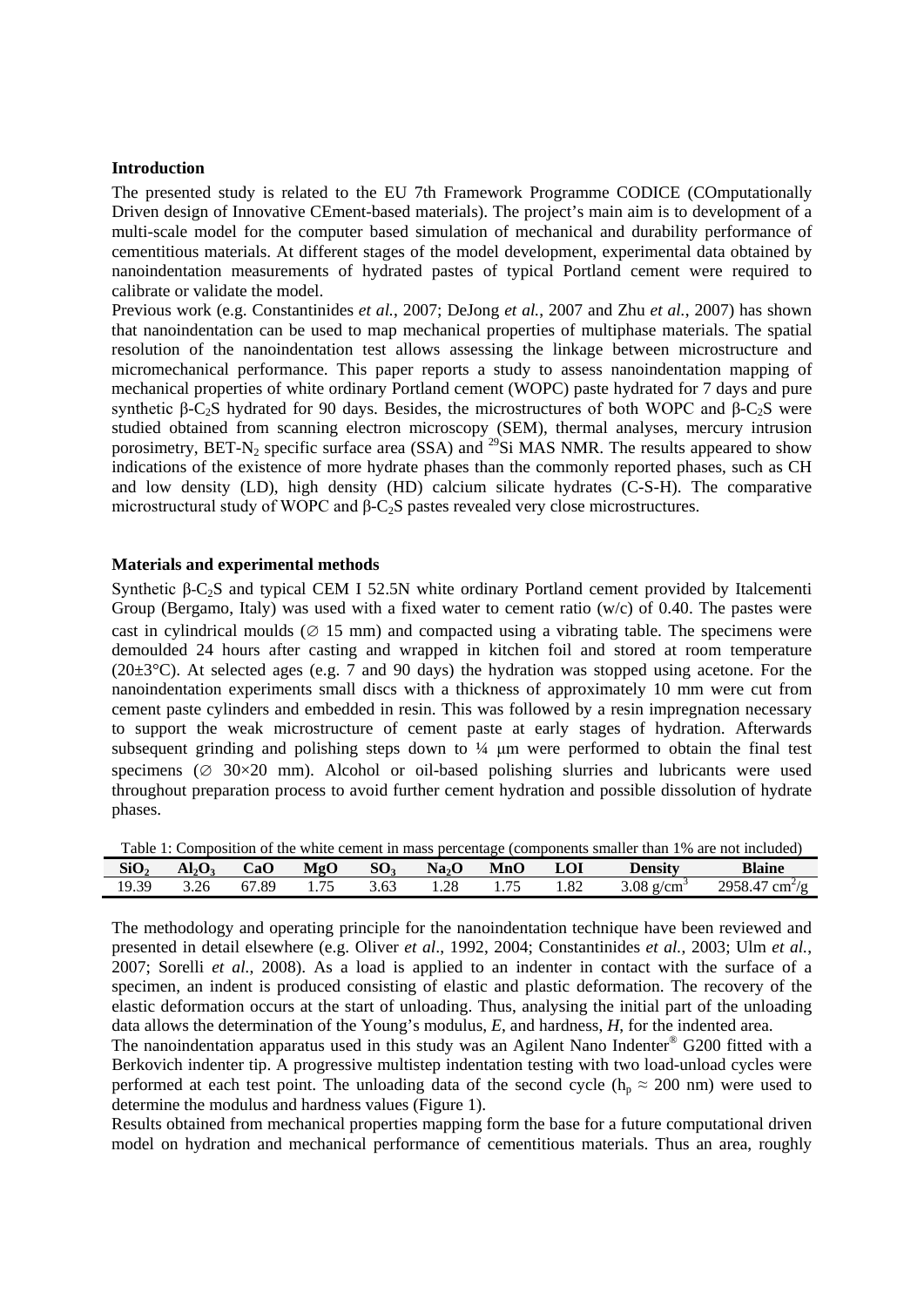100 x 100 µm², was chosen for the nanoindentation testing, which is similar to the basic representative computational unit of the proposed model.

Immediately after the nanoindentation experiment the tested sample area was studied using a High Resolution Field-Emission Scanning Electron Microscope (HR FE-SEM Hitachi S-4100) in conjunction with energy-dispersive spectroscopy (EDS) analysis was



<span id="page-2-0"></span>Figure 1: Typical *P - h* curve of a two-step nano-indentation test

used to determine qualitatively and quantitatively the mineral compositions (using cobalt gain calibration was applied) of the tested area. These enable correlation of micromechanical properties and the corresponding microstructure (e.g. morphology), as well as the composition of the involved

 $29$ Si MAS NMR was likewise used to monitor the mean chain length (MCL) of the C-S-H gels formed. A Bruker MSL400 spectrophotometer operating at 79.49 MHz was used ad tetramethyl silane (TMS) as external standard for the 29Si spectra. Spectral analyses were performed using Winfit software (Bruker). Component intensity, position and line width were determined with a standard interactive least squares method. The scanning electron microscope used was a JOEL JSM 5400 model, fitted with a solid-state backscattered detector and a LINK-ISIS EDX microanalyser. Surface area measurements were made by the BET multipoint method (Model ASAP 2010, Micromeritics Instrument Corp., Norcross, GA), using N2-77 K gas. Thermal analyses were carried out with a Netxsch STA 409 simultaneous thermal analyser fitted with a Data Acquisition Systems 414/1 programmer. Samples (maximum amount accommodated by the crucible) were heated to 1050 ºC at a rate of 4 °C min<sup>-1</sup> in an inert atmosphere (N<sub>2</sub>) and subsequently cooled at 10 °C min<sup>-1</sup>, Total porosity and pore size distribution of pastes were found with Hg intrusion porosimetry (MIP) on a Micromeritics 9320 porosimeter.

# **Comparative microstructural study**

The main microstructural characteristics of both WOPC hydrated for 7 days and  $\beta$ -C<sub>2</sub>S hydrated for 90 days are presented in [Table 2.](#page-2-1) The degree of hydration has been calculated from thermal analyses according to a previous work (Goñi *et al*., 2010). Despite the great difference of hydration time, the hydration degrees are quite similar:  $0.55$  and  $0.57$  for  $β$ -C<sub>2</sub>S and WOPC, respectively. As a consequence, the values of the rest of microstructural parameters are also similar.

|                               | $B-C2S$ | <b>WOPC</b> |
|-------------------------------|---------|-------------|
| Degree of Hydration (a)       | 0.55    | 0.57        |
| Surface area $(m^2/g)$        | 10      | 10          |
| Porosity $(mL/100g)^*$        | 16      | 14          |
| Bulk density $(g/mL)^*$       | 1.7     | 1.7         |
| Mean chain lengthy (MCL)<br>ł | 3.9     | 37          |

<span id="page-2-1"></span>Table 2: Microstructural parameters of  $\beta$ -C<sub>2</sub>S hydrated for 90 days and WOPC hydrated for 7 days

Porosity and bulk density measured by MIP

<span id="page-2-2"></span>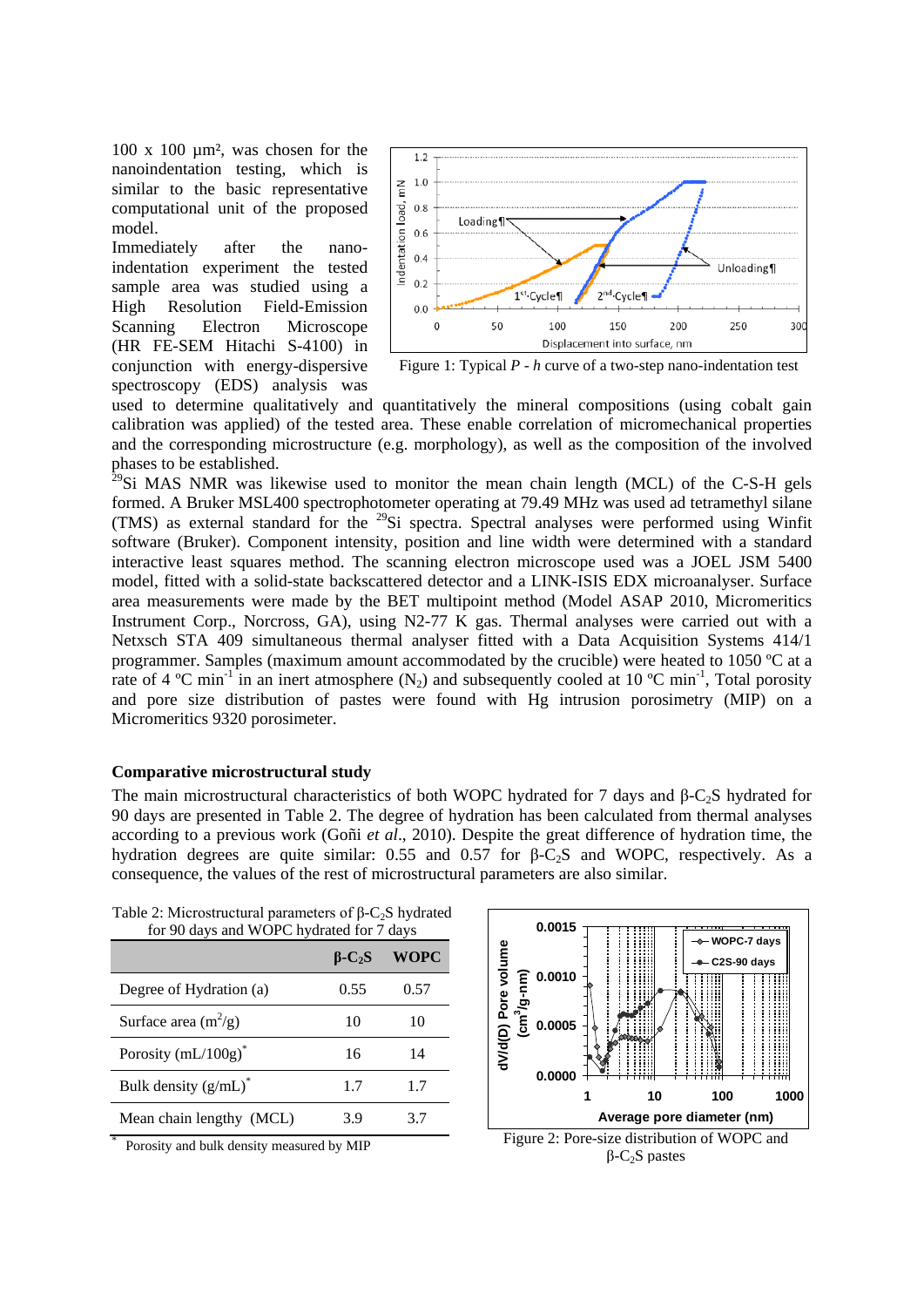Nevertheless, differences appear in the distribution of the nano-porosity [\(Figure 2\)](#page-2-2), where the bimodal distribution (with maxima at 3 - 5 nm and 10 - 20 nm) shows higher proportion of small pores in the case of the  $\beta$ -C<sub>2</sub>S. This seems to be in a good agreement with the SEM results as they appear to show for β-C2S a more open fibrous morphology of C-S-H gel particles compared to WOPC. As an example, the morphologies of the main components of the microstructures: portlandite and C-S-H gel are presented in [Figure 3.](#page-3-0)



<span id="page-3-0"></span>Figure 3: SEM micrographs of portlandite and C-S-H gel from β-C2S paste (a) and (b) and WOPC (c) and (d)

# **Mapping of mechanical properties**

Limited tests were initially carried out on a synthetic β-C<sub>2</sub>S sample with 90 days of hydration. A grid of 10 x 8 indentation test points with an indent spacing of 10 μm was used. The results of 80 indents are shown in [Figure 4.](#page-3-1) There appears to be a very good agreement between mechanical properties and the microstructure of the corresponding test area surface [\(Figure 4a](#page-3-1)) obtained from SEM. The unhydrated or partially hydrated cement clinker particles indentified as white or lighter grey shade in the SEM image have clearly much higher values of Young's modulus and hardness in the mechanical properties maps. The hydrate phases, e.g. CH and C-S-H, seen as dark grey shade show modulus and hardness values in a range of 20 - 40 GPa and 0.4 - 1.6 GPa respectively. Young's modulus values lower than 20 GPa are believed to be due to surface defects or porosity in the sample. From the SEM images it seems not possible to differentiate between the different C-S-H phases.



Figure 4: SEM image and mechanical properties maps of the tested area (90 days  $C_2$  paste)

<span id="page-3-1"></span>In order to provide sufficient information on the distribution of the different C-S-H phases more work on the EDS elemental mapping was undertaken. [Figure 5](#page-4-0) shows elements maps of calcium and silicate, obtained by EDS. An area with more hydration phases, adjacent to the nanoindentation area on the SEM image [\(Figure 3\)](#page-3-0) has chosen for the analysis. From the element maps in [Figure 5,](#page-4-0) the unhydrated cement clinker particles can be easily identified by high contents of calcium and silicate whereas Portlandite (CH) is denoted by the only presence of calcium. The C-S-H phases were found to have relatively lower contents of both Ca and Si. The ratios of Ca/Si at various points were analysed, but still will not be able to provide a reliable measure to differentiate the different C-S-H phases, possibly because the main differences of the various C-S-H phases were in their densities not in their compositions.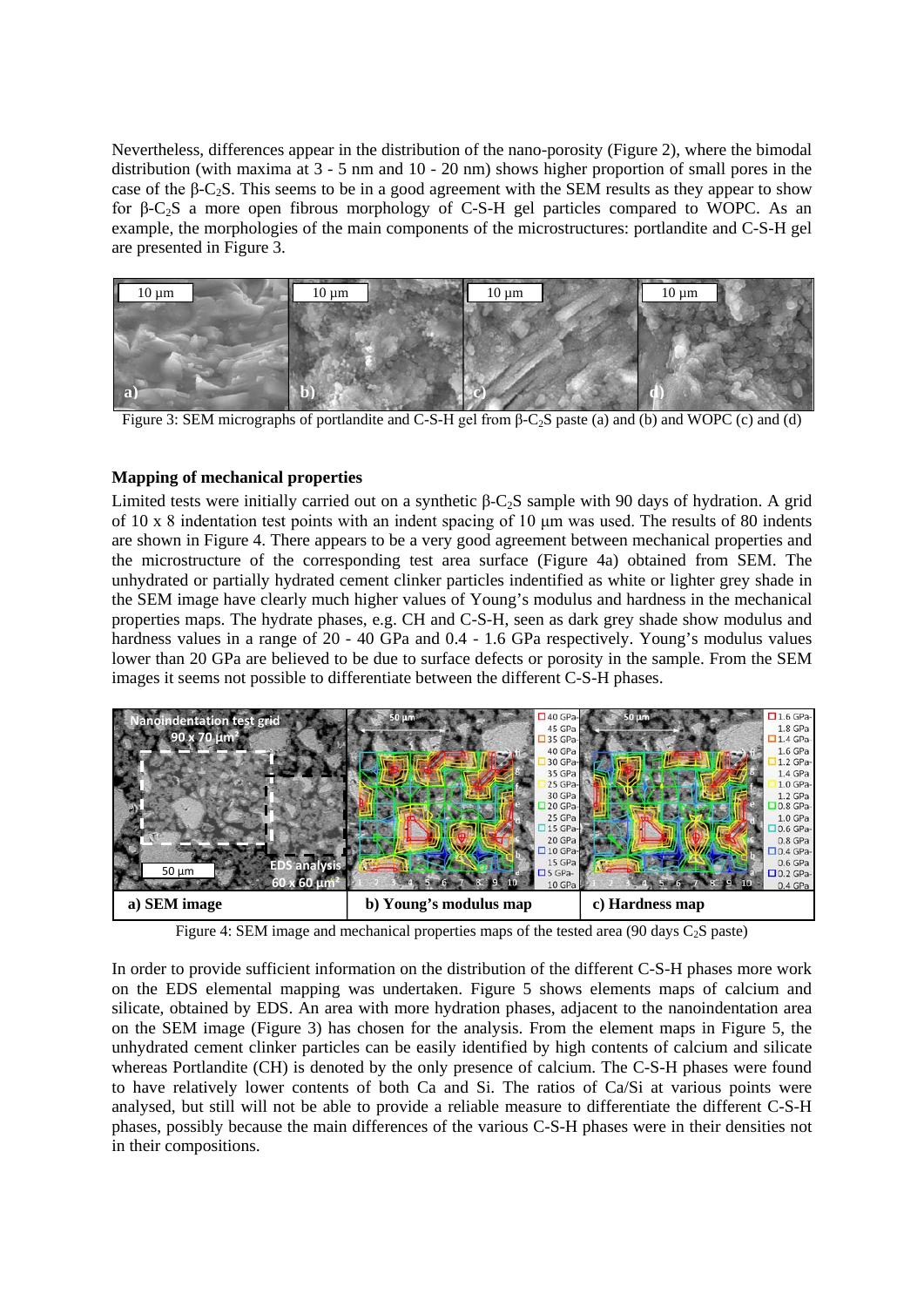

<span id="page-4-0"></span>Figure 5: Detail of the SEM image (seen in [Figure 4\)](#page-3-1) and element distribution maps from the EDS analysis; limited differentiation between different hydrate phases, such as unhydrated clinker, CH and C-S-H

A statistical or grid nanoindentation experiment involving large number of test points has shown to provide micromechanical properties and volume proportions of different C-S-H phases (e.g.; Constantinides *et al.*, 2007; Zhu *et al.*, 2007; Ulm *et al.*, 2010 and). It was thus decided to carry out the subsequent testing on a white Portland cement paste using 900 test points and a much smaller indent spacing of 3 µm [\(Figure 6a](#page-4-1)). [Figure 6b](#page-4-1) and [Figure](#page-4-1) 6c show the mechanical properties maps for the 7-day hydrated white cement paste. Similar to the initial study on  $C_2S$ , the mechanical properties maps show good correlation with the SEM image.



Figure 6: SEM image of the tested area (900 indents) in cement paste and corresponding mechanical properties maps for *E* and *H*

<span id="page-4-1"></span>

<span id="page-4-2"></span>Figure 7: Probability density vs. Young's modulus and Hardness diagrams obtained from 900 indentions with 4- and 5-modal Gaussian distribution curves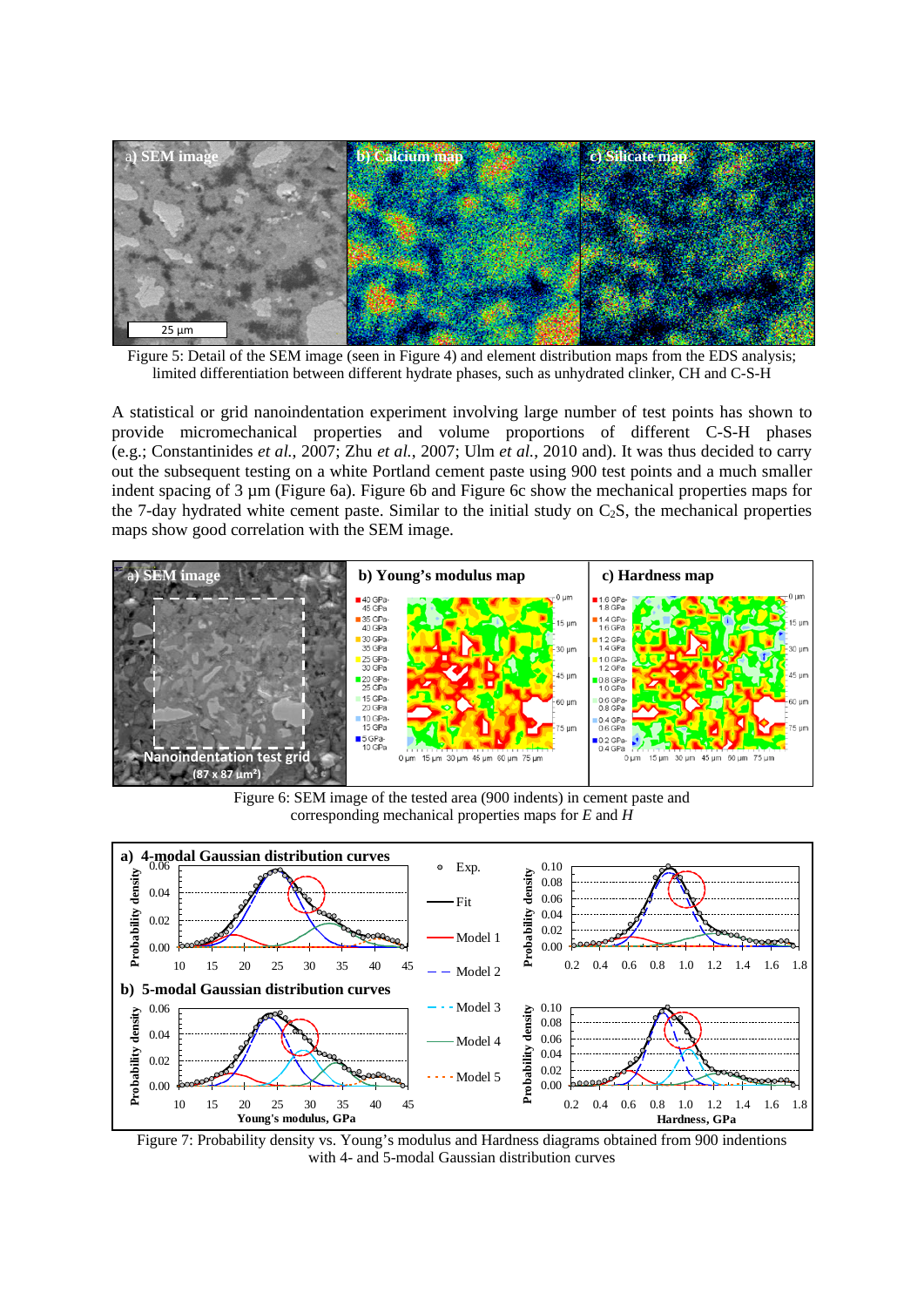Statistical analysis of the large number of indentation test results obtained (900 indents) was carried out to extract the specific mechanical properties of each individual phase in the tested area using the deconvolution technique presented previously (Constantinides *et al.,* 2003; Ulm et al, 2007; Zhu *et al.*; 2007; Sorelli *et al.*, 2008). [Figure 7](#page-4-2) presents the statistical distribution of both Young's modulus and hardness test results and the possible model fits with multi-modal Gaussian distribution curves (4-modal in Figure 7a and 5-modal in Figure 7b) within the range of mechanical properties for the hydration phases. The results of the specific mechanical properties of the individual hydrate phases of tested white Portland cement after 7 days of hydration are summarised in [Table 3.](#page-5-0)

<span id="page-5-0"></span>

| Table 3: E and H values extracted from two different model fits for the individual hydrate phases indentified |
|---------------------------------------------------------------------------------------------------------------|
| (white Portland cement paste, 7 days of hydration)                                                            |

| $\mathbf{u}$ and $\mathbf{u}$ compared the public $\mathbf{u}$ and $\mathbf{u}$ and $\mathbf{u}$ and $\mathbf{u}$ |                                                      |                                      |  |                                                      |          |                  |  |  |
|-------------------------------------------------------------------------------------------------------------------|------------------------------------------------------|--------------------------------------|--|------------------------------------------------------|----------|------------------|--|--|
|                                                                                                                   |                                                      | 4-modal Gaussian distribution curves |  | <b>5-modal Gaussian distribution curves</b>          |          |                  |  |  |
|                                                                                                                   | Young's modulus Hardness                             |                                      |  | Surface fraction Young's modulus                     | Hardness | Surface fraction |  |  |
| Model 1:<br>loose-packed C-S-H                                                                                    | 18.45 $\pm$ 2.45GPa 0.61 $\pm$ 0.14GPa 7.4 to 9.4%   |                                      |  | 18.09 $\pm$ 2.78GPa 0.61 $\pm$ 0.09GPa               |          | 9.2 to 9.2%      |  |  |
| Model 2:<br>LD C-S-H                                                                                              | 24.84 $\pm$ 3.62GPa 0.88 $\pm$ 0.13GPa 68.4 to 70.4% |                                      |  | 23.76 $\pm$ 2.89GPa 0.84 $\pm$ 0.10GPa 51.2 to 51.7% |          |                  |  |  |
| Model 3:<br>Overlapping $C$ -S-H                                                                                  |                                                      |                                      |  | 28.95 $\pm$ 2.29GPa 1.02 $\pm$ 0.08GPa 21.0 to 21.5% |          |                  |  |  |
| Model 4:<br>$HD C-S-H$                                                                                            | $32.92 + 3.36$ GPa $1.21 + 0.20$ GPa 17.8 to 19.8%   |                                      |  | $33.96 + 2.13$ GPa $1.24 + 0.14$ GPa $12.3$ to 12.8% |          |                  |  |  |
| Model 5:<br>CН                                                                                                    | $40.52 + 2.14$ GPa $1.66 + 0.08$ GPa $2.3$ to 4.3%   |                                      |  | 40.36 $\pm 2.08$ GPa 1.66 $\pm 0.20$ GPa             |          | 5.2 to 5.7%      |  |  |

The probability density curve of the experimental data shows clearly more than 3 peaks of the common hydrate phases (LD C-S-H, HD C-S-H, CH). One of the additional peaks at the beginning could be related to a C-S-H phase of reduced density. Ulm *et al* (2007) and Zhu *et al* (2009) already propagated the existence of a so-called loose-packed C-S-H. Finding an explanation for the occurrence of peaks between LD C-S-H and HD C-S-H appears to be rather difficult. Based on the nanoindentation results presented in [Figure 7](#page-4-2) and particularly mainly other test results which have yet to be published, it appears that another peak could be identified between the LD C-S-H and HD C-S-H peaks as shown in [Figure 7b](#page-4-2), representing the overlapping C-S-H phase in [Table 1.](#page-1-0) Work is still on-going to characterise differences in chemical composition and packing density of the various hydrate phases within the indented area so as to link microstructural features with phase properties obtained from the mechanical performance mapping.

Nevertheless, the mechanical property values extracted for the common C-S-H phases are in very good agreement with the values obtained for a 28-day hydrated cement specimen (without resin impregnation) and reported by Acker (2001) (e.g.  $E_{LD}$  C-S-H=20.0±2.0 GPa, and  $E_{HD}$  C-S-H=31.0±4.0 GPa), by Constantinides *et al.* (2003) (e.g.  $E_{LD C-S-H}$ =21.7±2.2 GPa, and  $E_{HD C-S-H}$ =29.4±2.4 GPa) and Zhu *et al.* (2009) (e.g. *E*loose-packed C-S-H=18.1 GPa, *E*LD C-S-H=24.4 GPa, and *E*HD C-S-H=31.4 GPa). This also supports the argument that the elastic properties of the different C-S-H phases are intrinsic to cement paste.

# **Conclusion**

- 1. Despite the different time of hydration: 90 days for β-C<sub>2</sub>S and 7 days for WOPC, very similar microstructural characteristics were found by the different techniques.
- 2. The results of this study showed that nanoindentation mapping of mechanical properties provides a useful tool to link with microstructure and modelling studies for improved understanding of cementitious materials.
- 3. The results indicate the existence of a loose-packed C-S-H as previously proposed by a few other researchers.